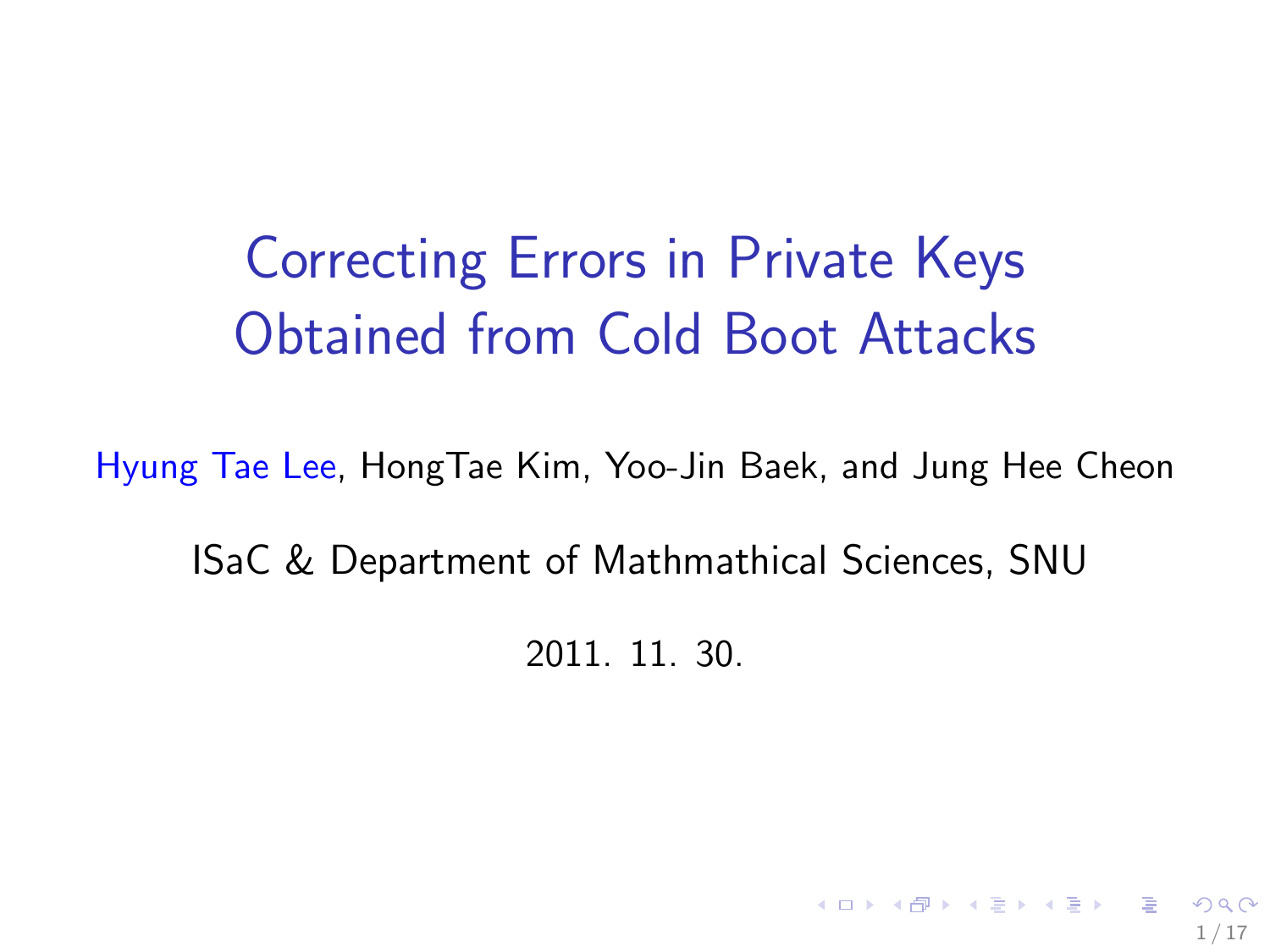## **Contents**

- Cold boot attacks
- **•** Problem definition
- Our algorithm
- **•** Breaking Countermeasures

2 / 17

 $QQQ$ 

イロト 不優 ト 不思 ト 不思 トー 温

**•** Conclusion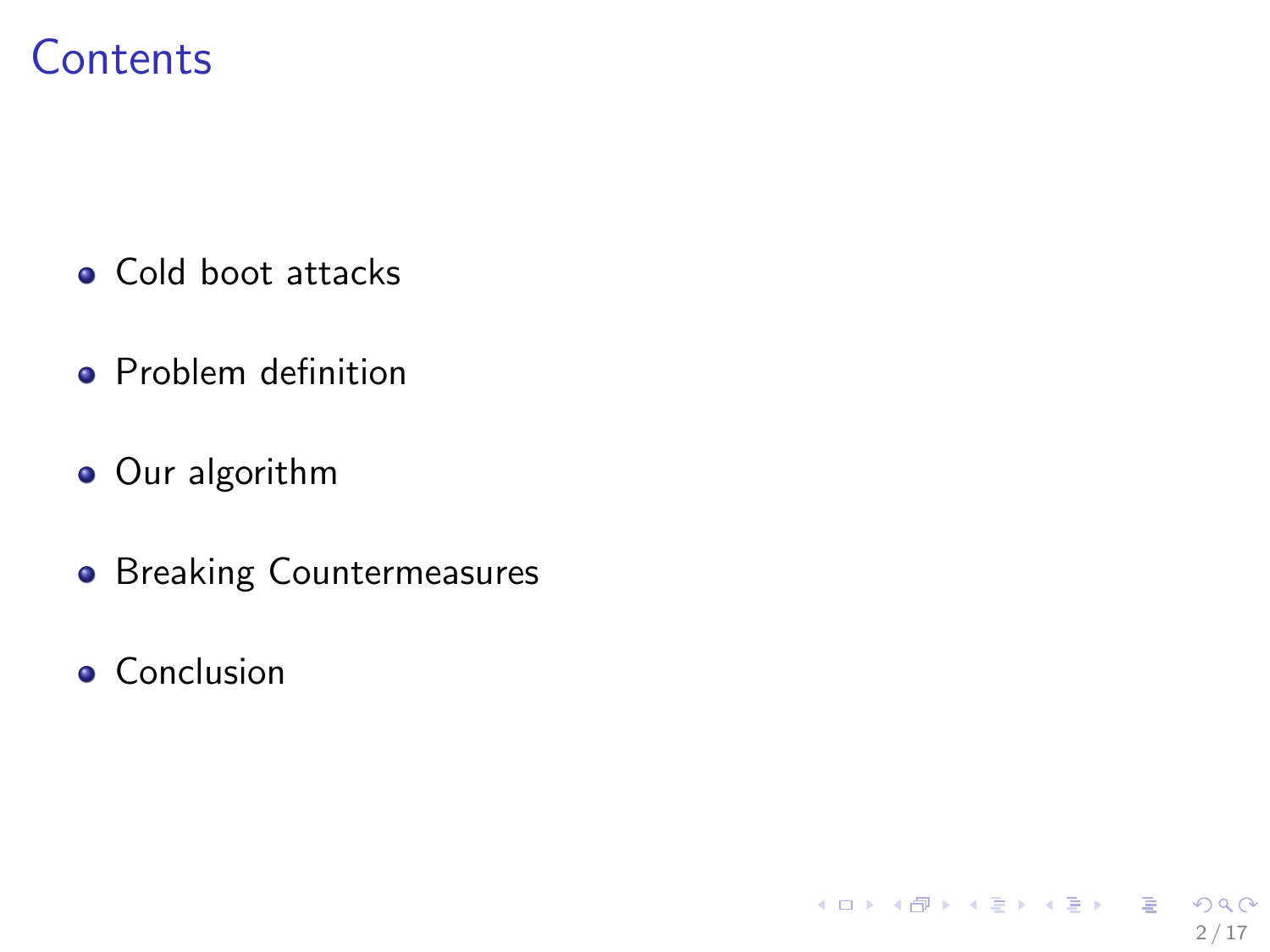## Cold Boot Attacks

### • Cold boot attacks

▶ Halderman et al. [USENIX '08] (<http://citp.princeton.edu/memory>)



#### Table: Error rate of cold boot attacks (example)

| Temperature                  | Seconds w/o power | Error rate |
|------------------------------|-------------------|------------|
| <b>Operating Temperature</b> | 60                | 41 $%$     |
|                              | 300               | $50\%$     |
| $-50^{\circ}$ C              | 60                | no errors  |
|                              | 300               | 0.000095 % |

3 / 17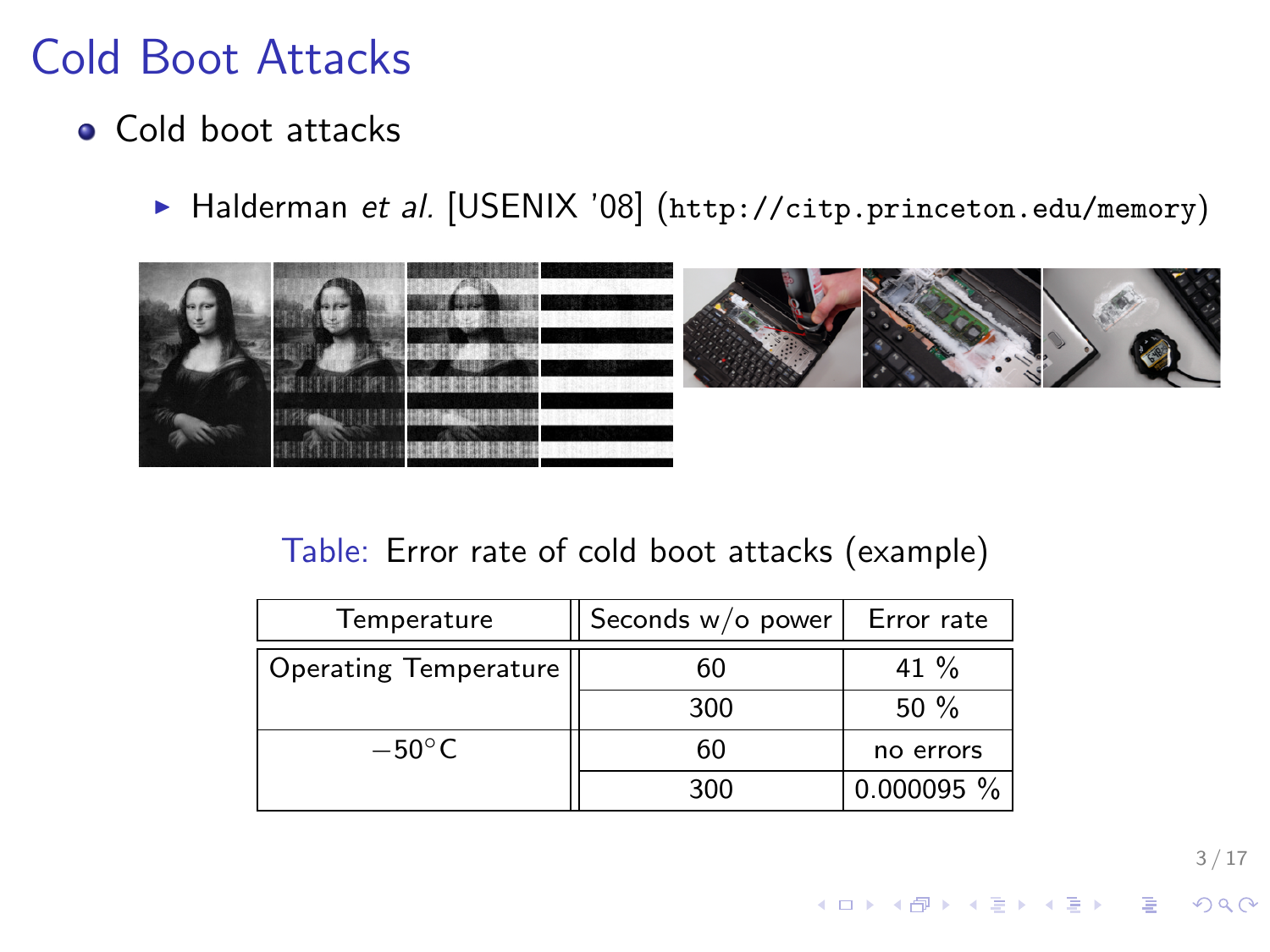Previous Works: RSA-CRT Cryptosystem

- **e** RSA-CRT
	- $\blacktriangleright$   $C^d$  (mod N)  $\Rightarrow$   $\mathsf{C}^{d_{\rho}}$  (mod  $\rho$ ),  $\mathsf{C}^{d_{q}}$  (mod  $q$ ), and Chinese remainder theorem where  $d_p \equiv d \mod (p-1), d_q \equiv d \mod (q-1)$

• Private key: 
$$
(p, q, d, d_p, d_q)
$$

- **•** Previous Results
	- In Using equations in variables  $N, e, p, q, d, d_p, d_q$

Table: Previous Results - Recovering Private Keys

| Scenario                                                                                     | Reference                       |  |
|----------------------------------------------------------------------------------------------|---------------------------------|--|
| Less than 0.73 fraction of p, q, d, $d_p$ , $d_q$ is unknown   Heninger-Shacham (Crypto '09) |                                 |  |
| Error rate of $p, q, d, d_p, d_q$ is less than 0.237                                         | Henecka-May-Meurer (Crypto '10) |  |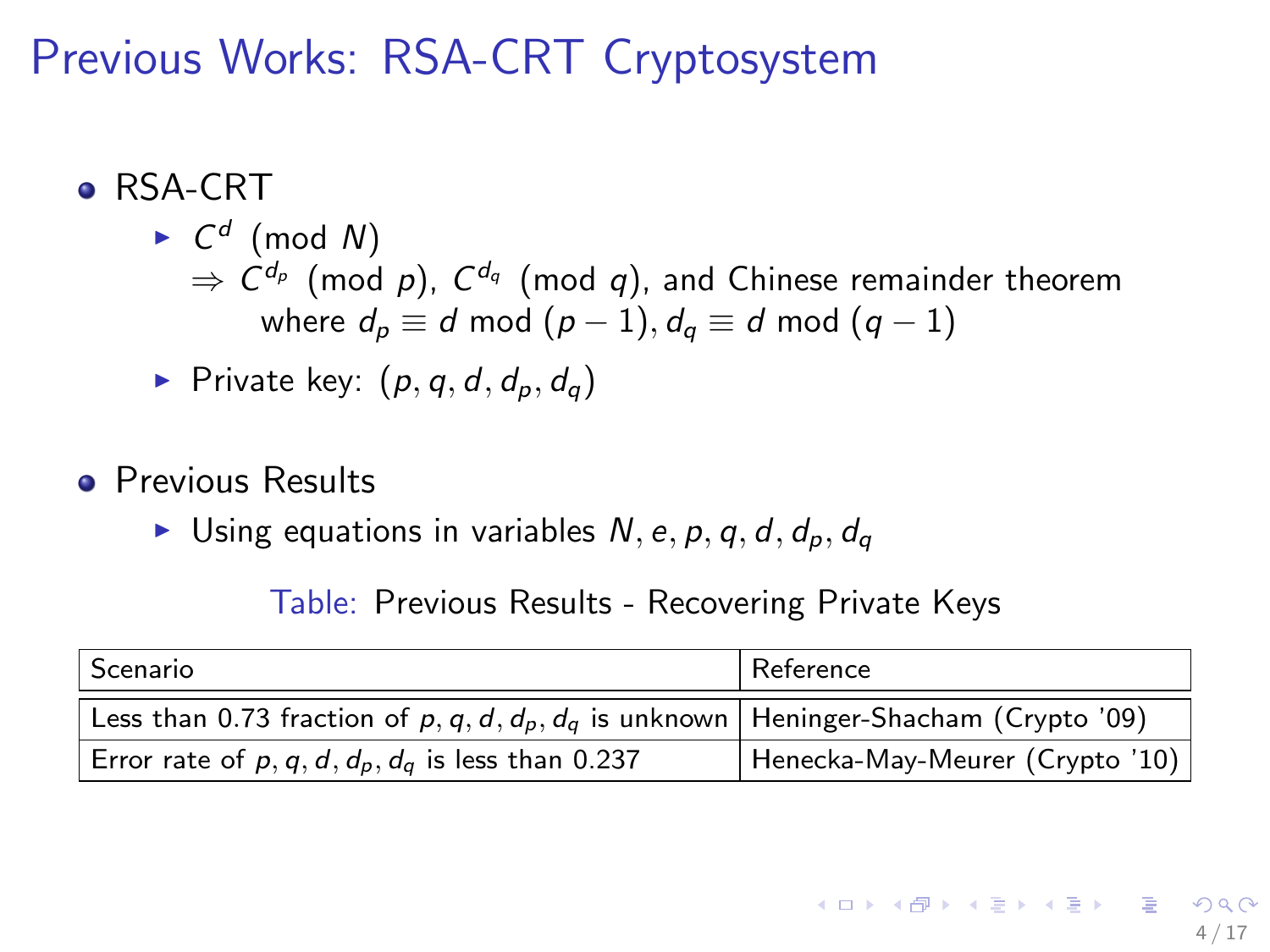## Problem Definition

### Definition

Let  $\mathbb G$  be a finite cyclic group of order q, generated by g. Given an erroneous value  $x'\in \mathbb{Z}_q$  with error rate  $\delta,$  and  $y=g^\mathsf{x}\in \mathbb{G}$ , recover the correct value x .

- **•** Applications
	- ▶ DL-based Cryptosystem:  $(\text{pk}, \text{sk}) = (g^x, x)$
	- Standard RSA Cryptosystem:  $(ct, msg) = (C, C<sup>d</sup>)$  where sk = d

5 / 17

イロト 不優 ト 不思 ト 不思 トー 理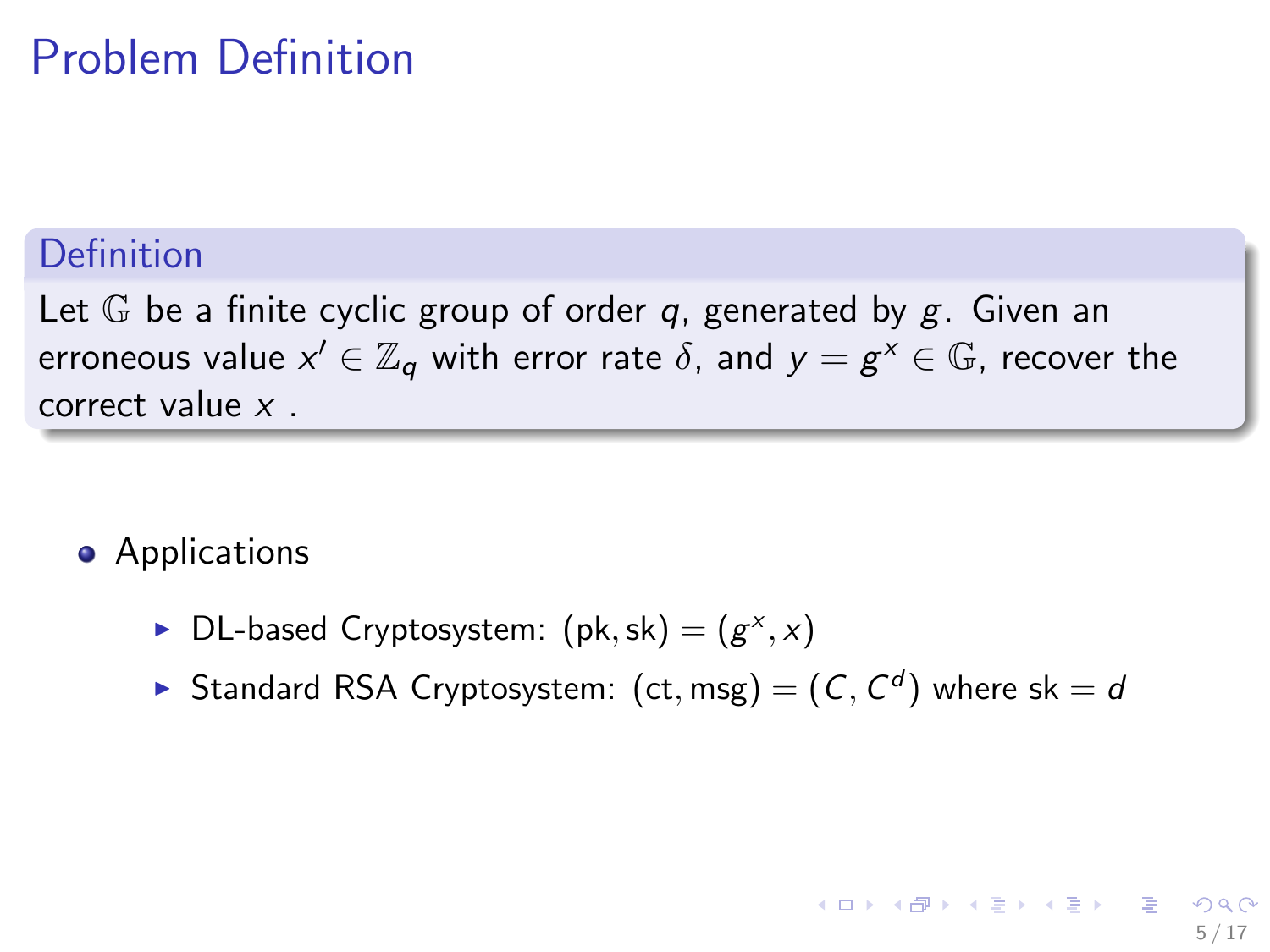# Previous Works: Splitting System

### Definition (Splitting System)

Let n and t be even integers with  $0 < t < n$ . An  $(n, t)$ -splitting system is a pair  $(X, B)$  that satisfies the following properties:

- $\bullet$   $|X| = n$  and B is a set of  $\frac{n}{2}$ -subsets of X called blocks.
- 2 For every  $Y \subseteq X$  such that  $|Y| = t$ , there exists a block  $B_i \in B$  such that  $|B_i \cap Y| = \frac{t}{2}.$

An  $(n, t)$ -splitting system with N blocks is denoted by  $(N; n, t)$ -splitting system.

### Lemma (Coppersmith)

For all even integers n and t with  $0 < t < n$ , there exists an  $(\frac{n}{2}; n, t)$ -splitting system for  $\mathbb{Z}_n$ .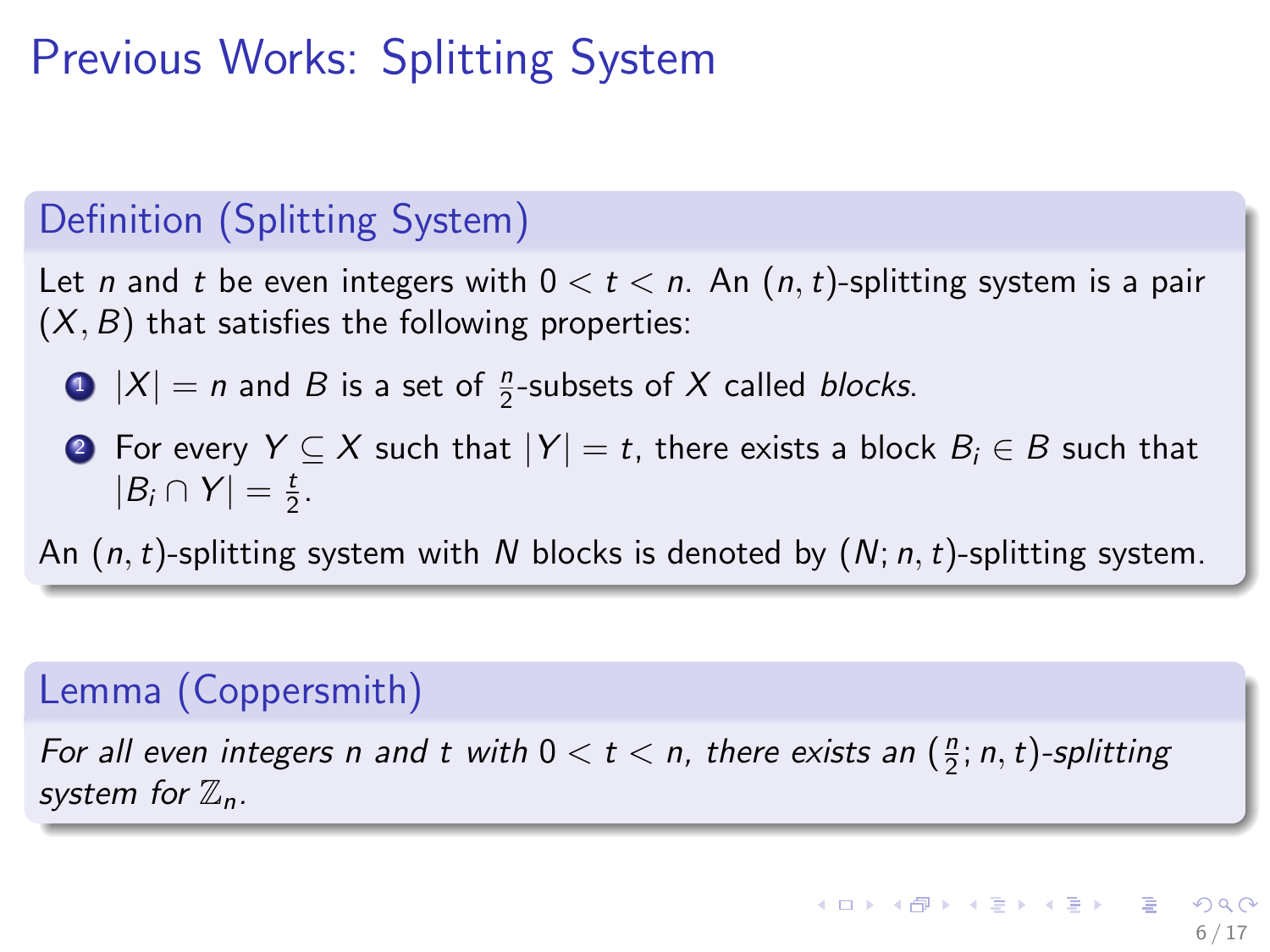# Applications of Splitting System

### **•** Applications

- ▶ Low Hamming Weight Exponent (LWHE) DLP
- $\triangleright$  Recovering the private key from an unidirectional erroneous key which has missing bits [Forque et al., CHES '06]

7 / 17

- Idea: when  $x = 101011100101$ .
	- ► LHWE DLP:  $x' = 000000000000 \Rightarrow x = ?$
	- ▶ Unidirectional Error:  $x' = 0.0 \cdot 0 \cdot 0.00$   $\Rightarrow$   $x = ?$
	- ▶ Bidirectional Error:  $x' = 100010110101 \Rightarrow x = ?$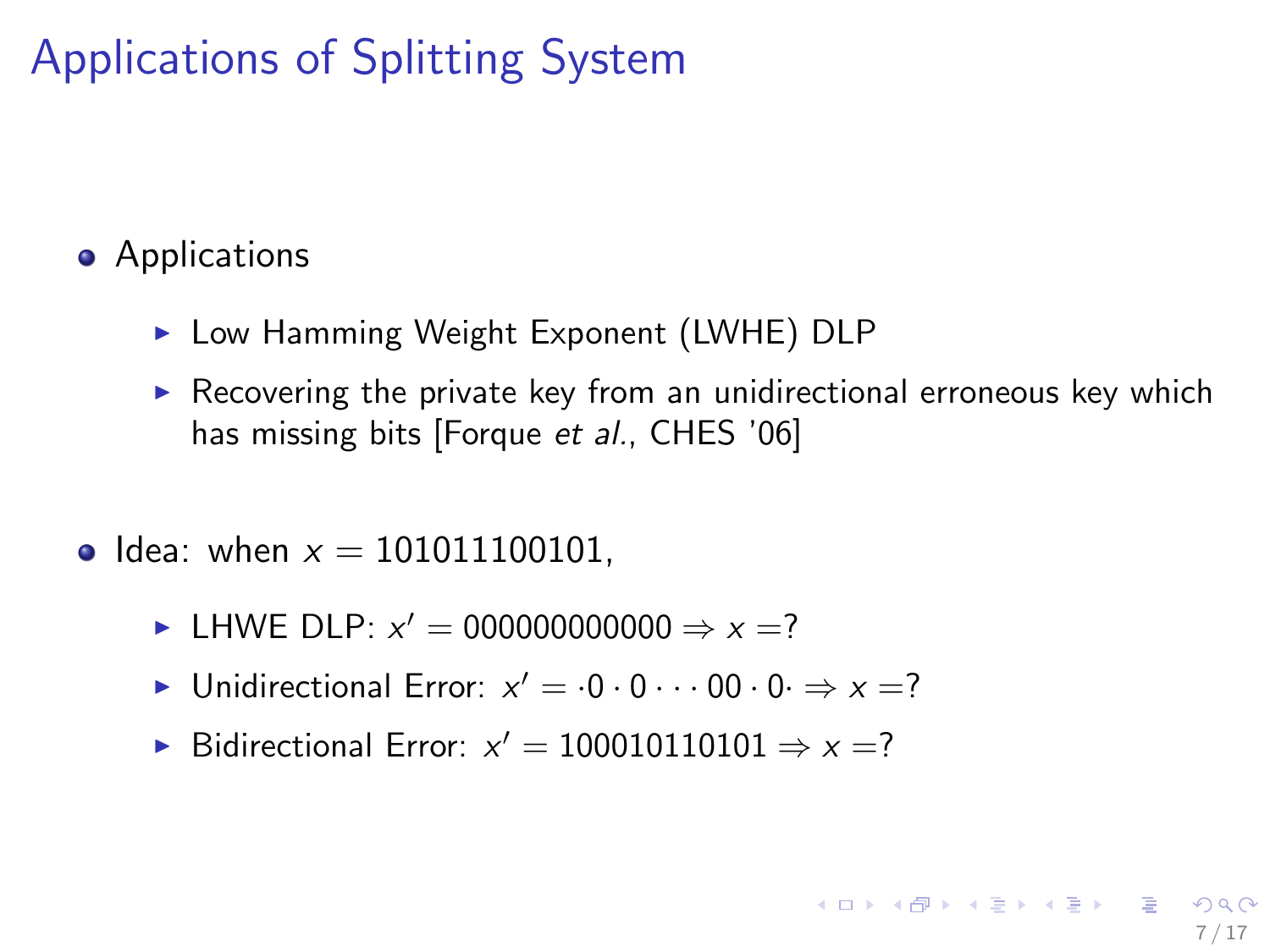# Example I

- **•** Setup
	- ►  $\mathbb{G} = \langle 2 \rangle \subset \mathbb{Z}_{2039}^*$  of order 1019,
	- pk :  $y = g^x = 1571$  (sk :  $x = 1110101101_2 = 941$ ),
	- $\blacktriangleright$  x': 1010110111<sub>2</sub> ⇒ x = ?
- Naive Method (Exhaustive Search): Choose t bits from n bits and change corresponding bits  $(t)$ : the number of error bits)

$$
\begin{array}{r}\n1010110111 \\
\downarrow \\
1010110111 \\
\downarrow \\
2^{1110101101} \\
\downarrow \\
2^{1110101101} \\
\downarrow \\
2^{1110101101} \\
\downarrow \\
2^{1110101101} \\
\downarrow \\
2^{1110101101} \\
\downarrow \\
2^{1110101101} \\
\downarrow \\
2^{1110101101} \\
\downarrow \\
2^{1110101101} \\
\downarrow \\
2^{1110101101} \\
\downarrow \\
2^{1110101101} \\
\downarrow \\
2^{1110101101} \\
\downarrow \\
2^{1110101101} \\
\downarrow \\
2^{1110101101} \\
\downarrow \\
2^{1110101101} \\
\downarrow \\
2^{1110101101} \\
\downarrow \\
2^{1110101101} \\
\downarrow \\
2^{1110101101} \\
\downarrow \\
2^{1110101101} \\
\downarrow \\
2^{1110101101} \\
\downarrow \\
2^{1110101101} \\
\downarrow \\
2^{1110101101} \\
\downarrow \\
2^{1110101101} \\
\downarrow \\
2^{1110101101} \\
\downarrow \\
2^{1110101101} \\
\downarrow \\
2^{1110101101} \\
\downarrow \\
2^{11101010101} \\
\downarrow \\
2^{11101010101} \\
\downarrow \\
2^{11101010101} \\
\downarrow \\
2^{11101010101} \\
\downarrow \\
2^{11101010101} \\
\downarrow \\
2^{11101010101} \\
\downarrow \\
2^{11101010101} \\
\downarrow \\
2^{1110101010101} \\
\downarrow \\
2^{1110101010101} \\
\downarrow \\
2^{1110101010101} \\
\downarrow \\
2^{1110101010101} \\
\downarrow \\
2^{111010101010101} \\
\downarrow \\
2^{111010101010101} \\
\downarrow \\
2^{1110101
$$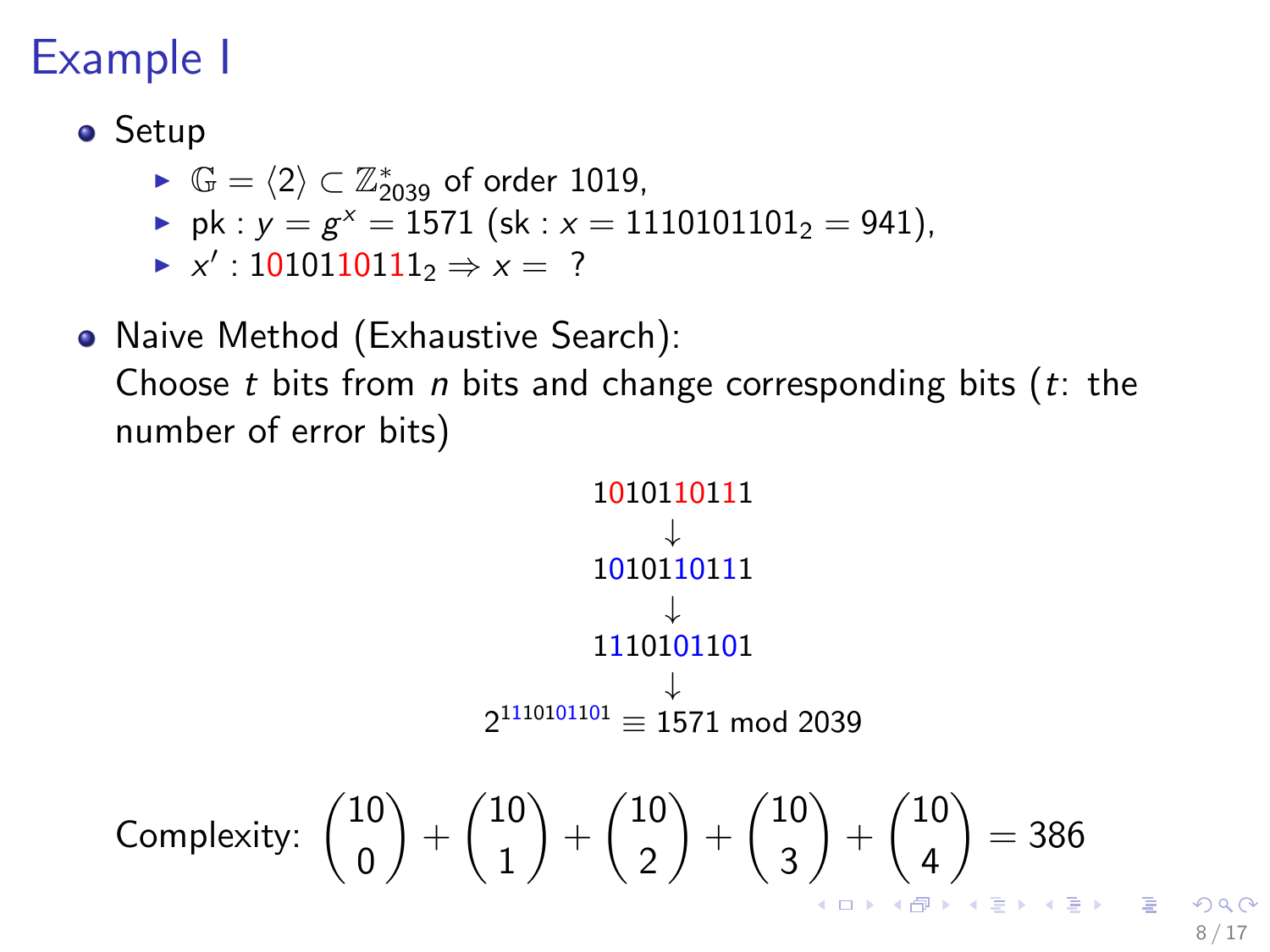# Example II

 $\bullet$  Our Idea: From  $t = 0$  with sequentially increase,

 $\blacktriangleright$  When  $t = 4$ ,

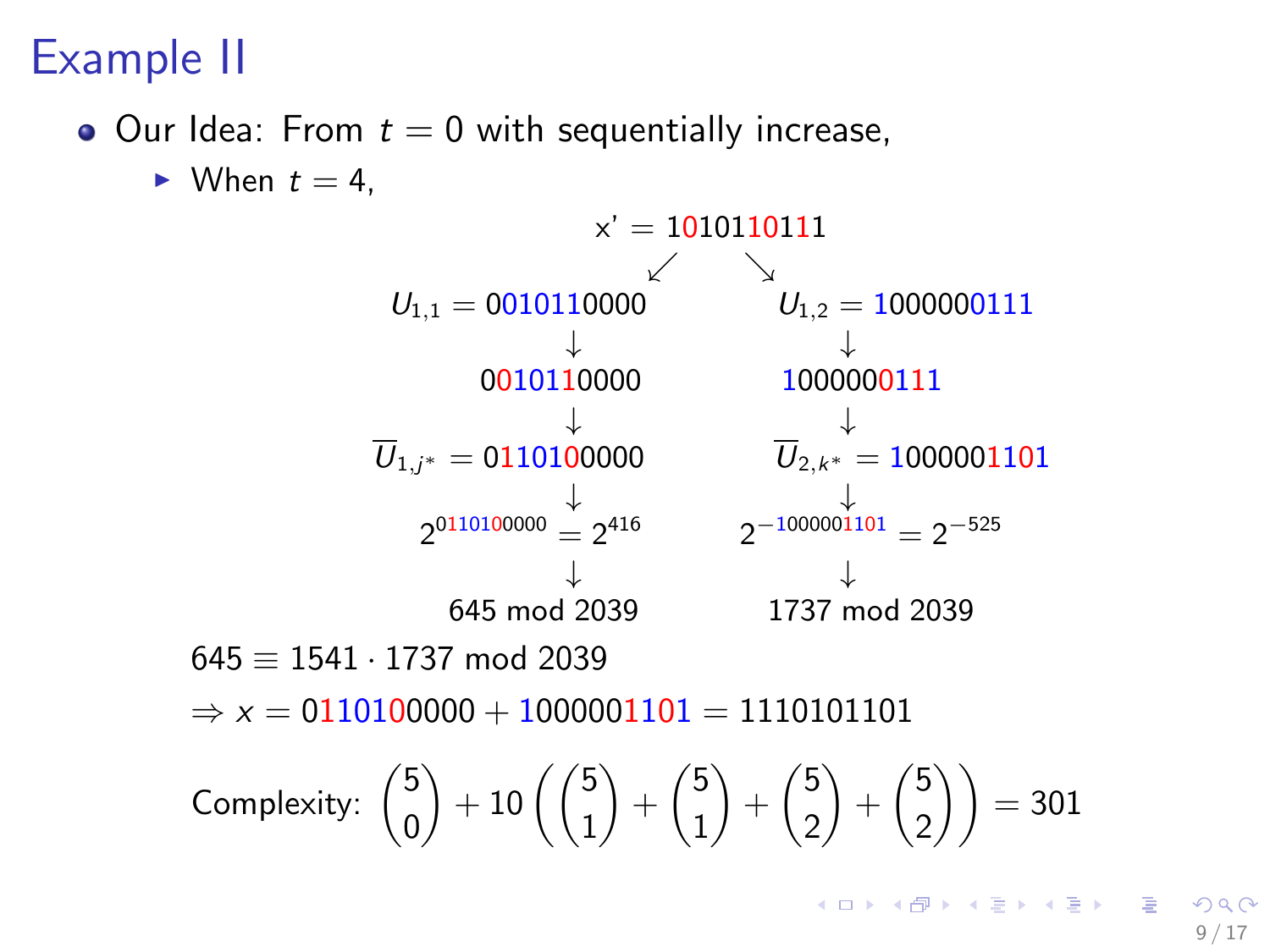# Our Algorithm

 $\mathsf{Algorithm}\;1$  Recovering private key from the erroneous key  $\mathsf{x}'$ 

```
INPUT: (g, y, x', n, \delta)OUTPUT: x such that y = g^xfor t = 1 to |n\delta| do
   for i = 0 to |n/2| - 1 do
      set B_{1,i} and B_{2,i} to [i, i + n/2]_n and [i + n/2, i]_n, respectively
      set U_{1,i} and U_{2,i}while possible \mathcal{T}_{1,j}'s do
          set U_{1,i}compute g^{U_{1,j}} and store (\overline{U}_{1,j}, g^{U_{1,j}}) in the table Tab
      end while
      while possible T_{2,k}'s do
          set \overline{U}_{2,k}compute v e^{-\overline{U}_{2,k}}find yg^{-U_{2,k}} among g^{U_{1,j}}'s in Tab
           if collision y g^{-U_{2,k^*}} = g^{U_{1,j^*}} occurs then
             return \overline{U}_{1,i^*} + \overline{U}_{2,k^*}end if
      end while
      initialize the table Tab
   end for
end for 10/17
```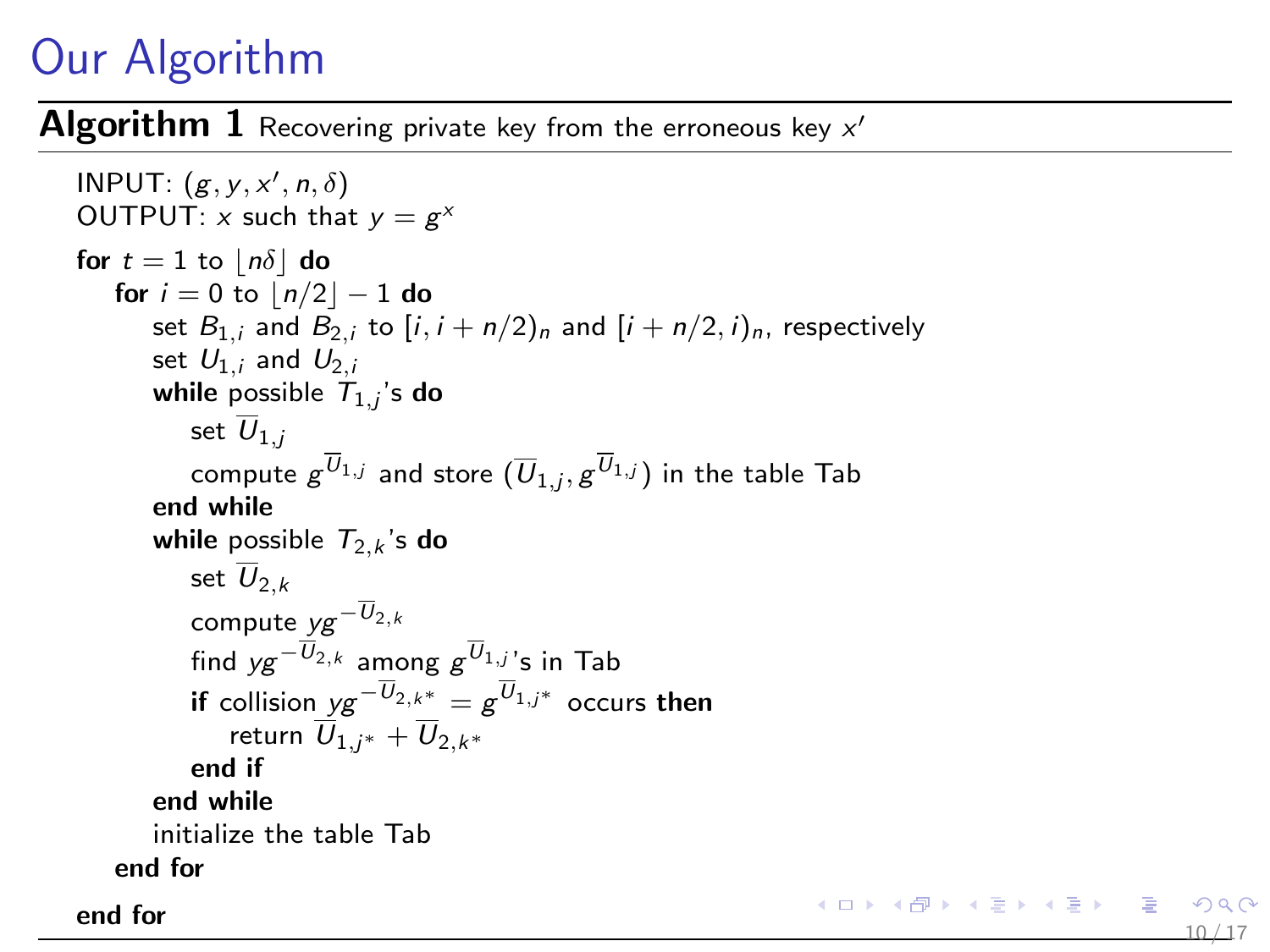Complexity of Basic Algorithm I

\n- Computation: 
$$
\sum_{t=1}^{\lfloor n\delta \rfloor} n \binom{n/2}{\lceil t/2 \rceil}
$$
\n- Storage:  $\binom{n/2}{\lceil (\lfloor n\delta \rfloor/2) \rceil}$
\n

Table: Complexity of exhaustive search, Algorithm [1](#page-9-0) and unidirectional case ( $n = 160$ )

| Upper bound of        | Complexity        |             |               |  |
|-----------------------|-------------------|-------------|---------------|--|
| error rate $(\delta)$ | Exhaustive search | Algorithm 1 | Uni-direction |  |
| 0.03                  | $2^{24.69}$       | 219.98      | $2^{17.21}$   |  |
| 0.05                  | 243.10            | 228.99      | $2^{24.65}$   |  |
| 0.10                  | 271.95            | 243.24      | 236.38        |  |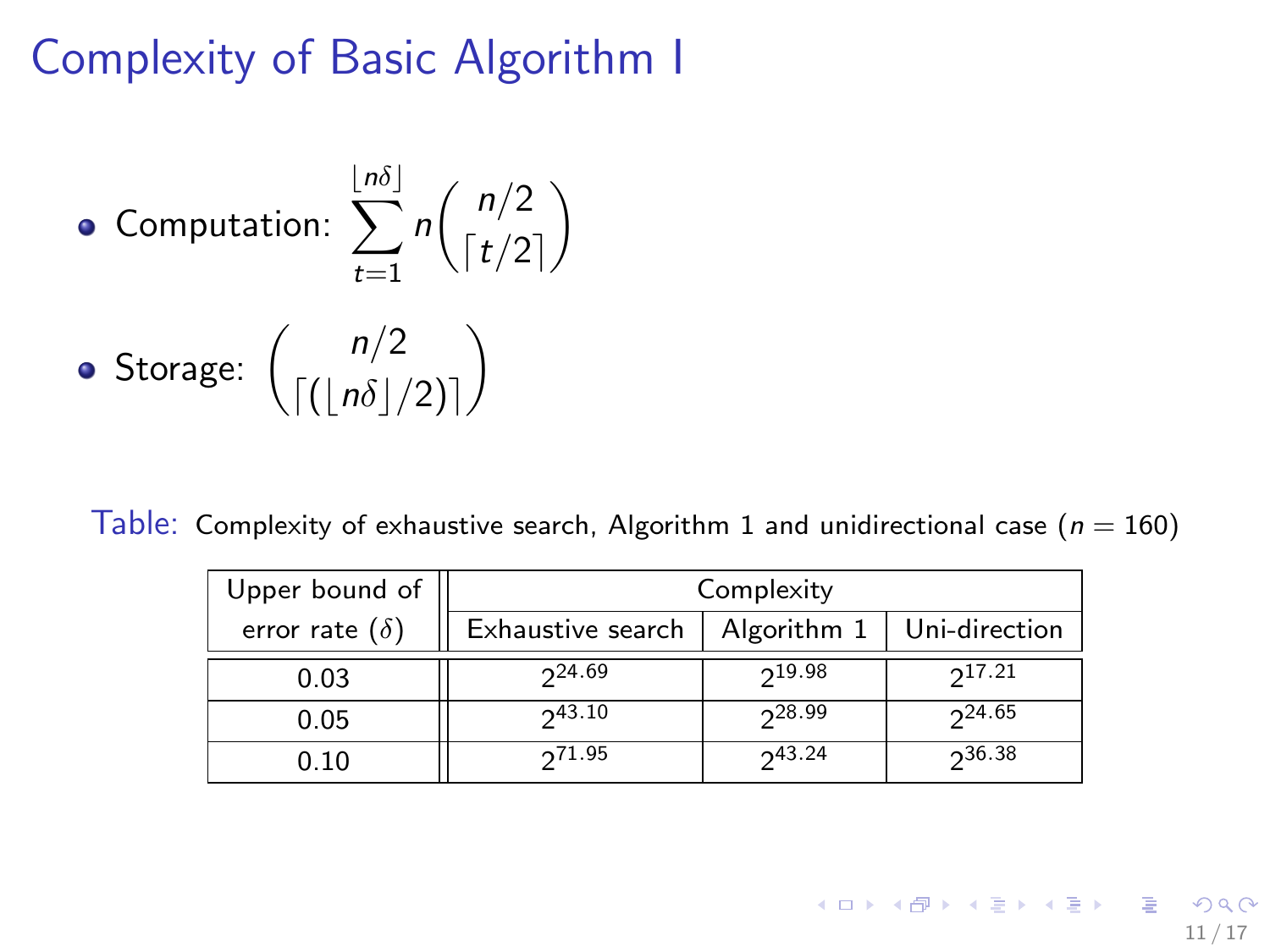# Complexity of Basic Algorithm II

Table: Complexity of exhaustive search, Algorithm [1](#page-9-0) and unidirectional case in RSA  $(n = 1024)$ 

| Upper bound of | Complexity        |               |             |  |
|----------------|-------------------|---------------|-------------|--|
| error rate     | Exhaustive search | Uni-direction |             |  |
| 0.003          | $2^{27.42}$       | $2^{27.01}$   | $2^{24.04}$ |  |
| 0.005          | 243.09            | $2^{34.42}$   | 230.49      |  |
| 0.010          | 278.16            | 249.08        | 243.23      |  |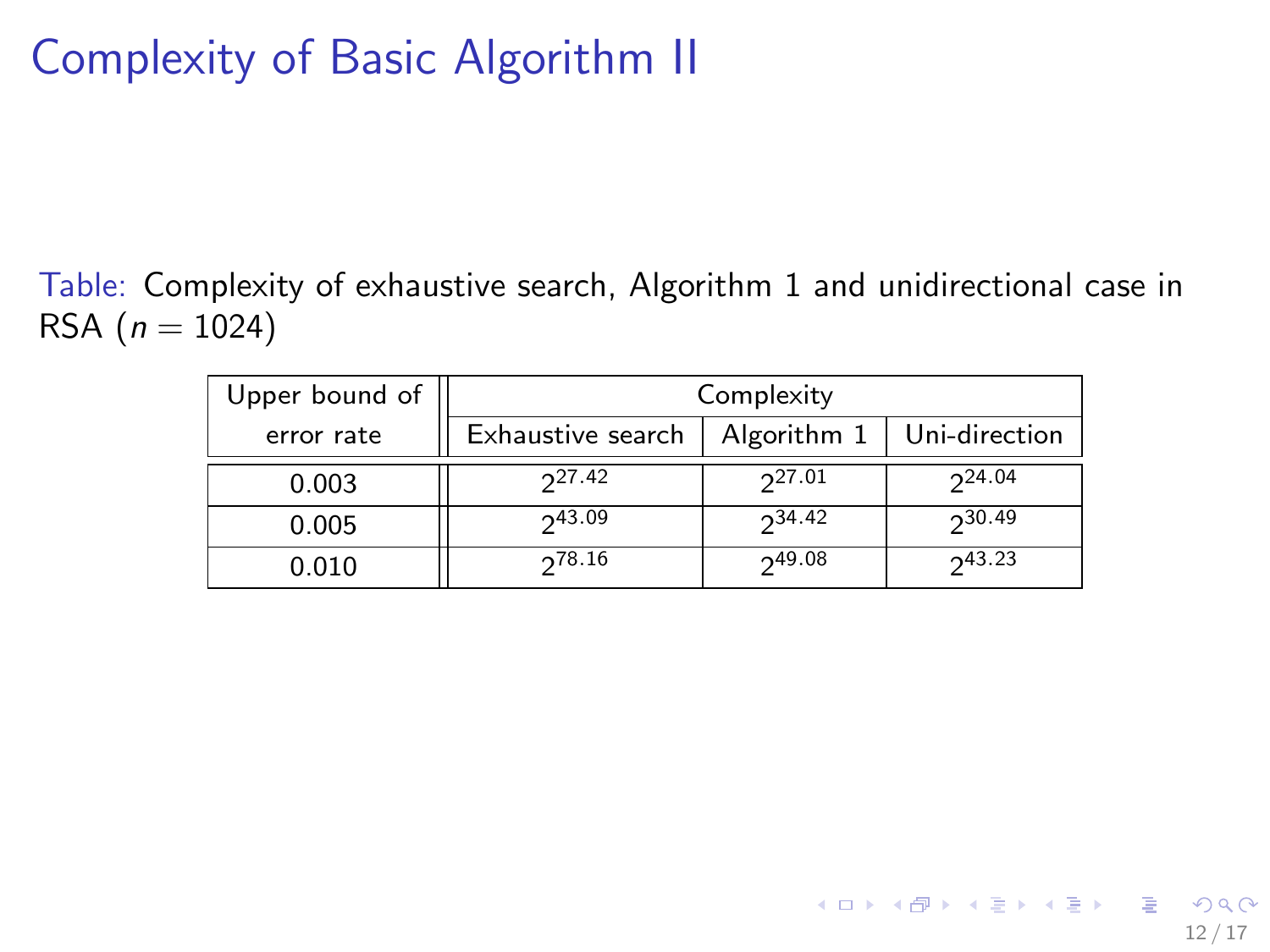# Applying to Countermeasures: Coron and Kocher's Method I

- Coron and Kocher's Method [Crypto '96, CHES '99]
	- $\triangleright$   $x \Rightarrow \tilde{x} = x + rq$  where r is a n<sub>r</sub>-bit random integer
	- $\blacktriangleright$   $C^{\tilde{x}} \equiv C^x$  in  $\mathbb{G}$
	- $\triangleright$  Applying our algorithm to Coron and Kocher's method

Table: Lower bound of  $n_r$  to provide  $2^{80}$  complexity ( $n = 160$ )

| Upper bound of error rate $\parallel$ 0.10 $\parallel$ 0.15 $\parallel$ 0.20 $\parallel$ 0.25 $\parallel$ 0.30 |     |     |    |  |
|----------------------------------------------------------------------------------------------------------------|-----|-----|----|--|
| Lower bound of $n_r$                                                                                           | 155 | -87 | 45 |  |

Table: Lower bound of  $n_r$  to provide  $2^{80}$  complexity in RSA ( $n = 1024$ )

| Upper bound of error rate    0.005   0.008   0.010   0.015   0.020 |                                                   |  |     |  |
|--------------------------------------------------------------------|---------------------------------------------------|--|-----|--|
| Lower bound of $n_r$                                               | $\parallel$ 1976 $\parallel$ 1101 $\parallel$ 699 |  | 243 |  |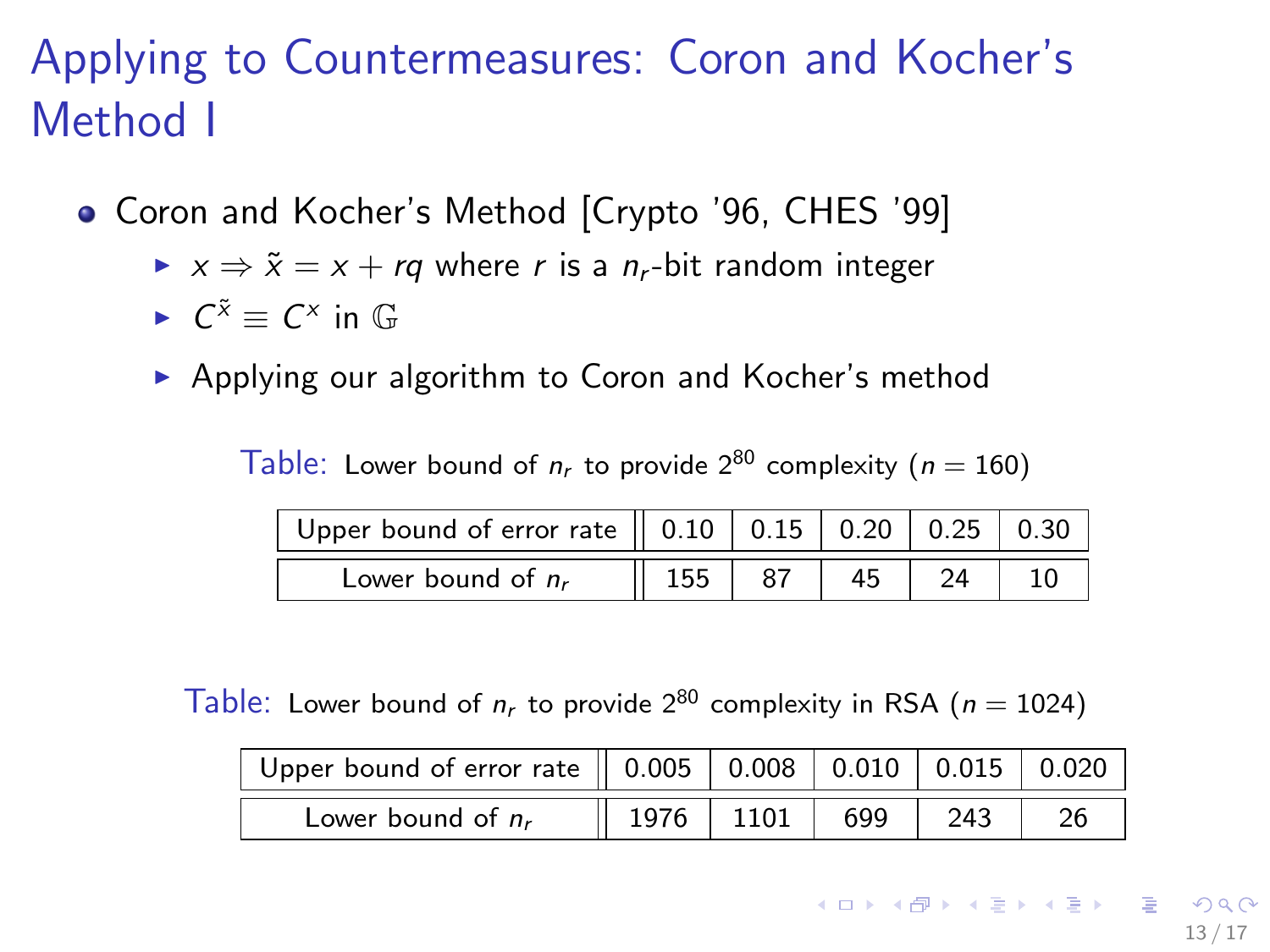## Countermeasures:Clavier and Joye's Method I

- Clavier and Joye's Method [CHES '01]
	- ►  $x = x_1 + x_2$  where  $x_1$  is an random integer,  $C^x \equiv C^{x_1} \cdot C^{x_2}$  in G

 $\mathsf{Algorithm}\;2$  Recovering private key from the erroneous keys  $\mathsf{x}'_1,\mathsf{x}'_2$ 

```
INPUT: (g, y, x'_1, x'_2, n, \delta)OUTPUT: x such that y = g^xfor t_1 = 1 to |n\delta| do
     while possible T_1's do
            set x'_11
            compute g^{\overline{x'_1}} and store (\overline{x'_1}, g^{\overline{x'_1}}) in the table Tab
     end while
end for
for t_2 = 1 to |n\delta| do
     while possible T_2's do
            set \overline{x'_2}_{\rm{compute}\ yg} - x'_{\rm{2}}find y g^{-\overline{x'_2}} among g^{\overline{x'_1}}'s in the table Tab
           if collision occurs then
                  return \overline{x'_1} + \overline{x'_2}end if
     end while
```
end for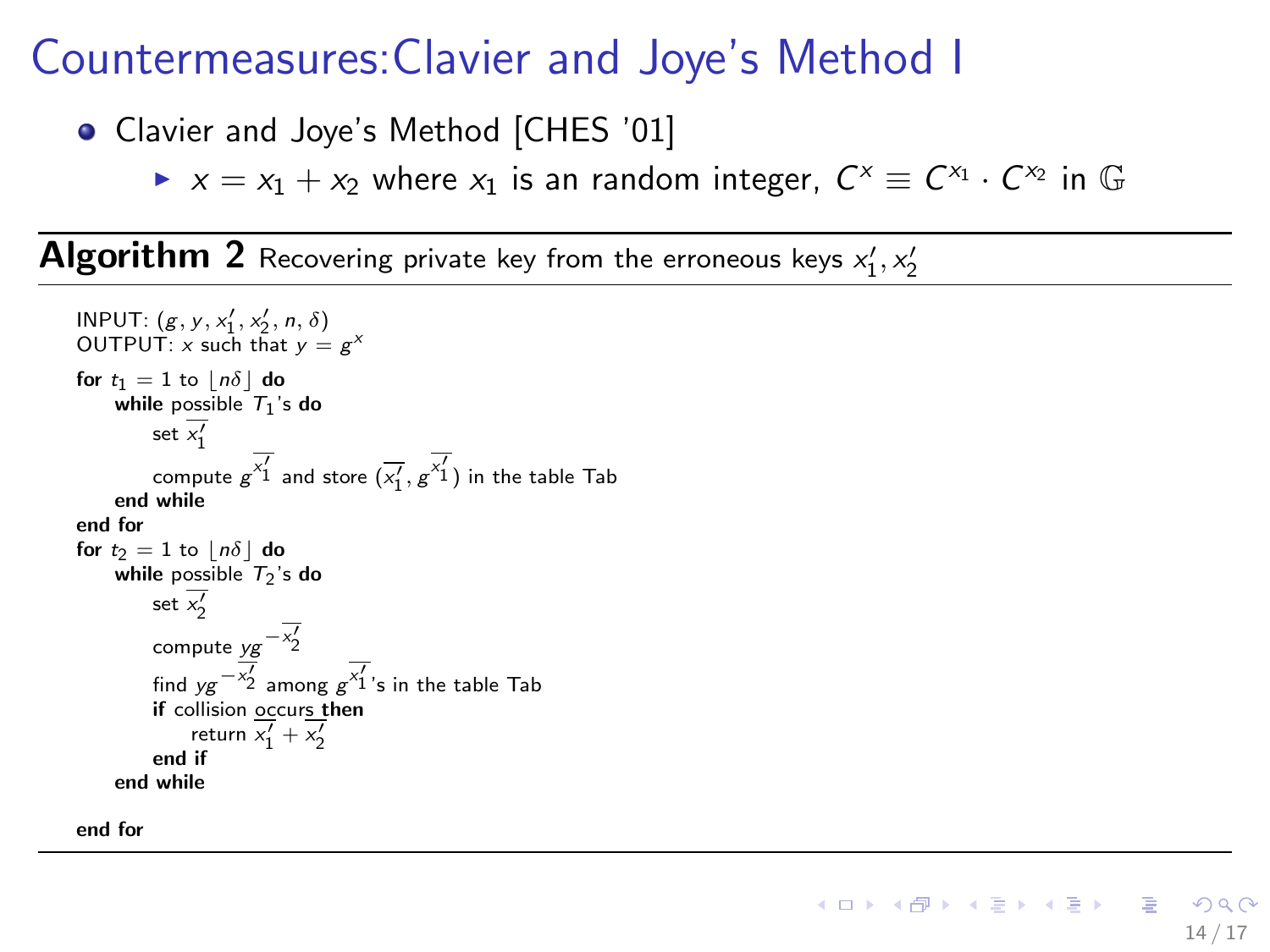### Countermeasures:Clavier and Joye's Method II

$$
\triangleright \text{ Computation: } 2\sum_{t_1=1}^{\lfloor n\delta \rfloor} \binom{n}{t_1}, \text{ Storage: } \sum_{t_1=1}^{\lfloor n\delta \rfloor} \binom{n}{t_1}
$$

Table: Recovering complexity on Clavier and Joye's method ( $n = 160$ )

| Upper bound of | Complexity        |               |             |  |
|----------------|-------------------|---------------|-------------|--|
| error rate     | Exhaustive search | Uni-direction |             |  |
| 0.03           | 249.30            | $2^{25.69}$   | $2^{21.95}$ |  |
| 0.05           | $> 2^{80}$        | 244.10        | 237.05      |  |
| 0.10           | $> 2^{80}$        | $2^{72.95}$   | 260.51      |  |

Table: Recovering complexity on Clavier and Joye's method  $(n = 1024)$ 

| Upper bound of | Complexity        |             |               |  |
|----------------|-------------------|-------------|---------------|--|
| error rate     | Exhaustive search | Algorithm 2 | Uni-direction |  |
| 0.003          | 255.83            | $2^{28.42}$ | $2^{25.44}$   |  |
| 0.005          | $> 2^{80}$        | 244.09      | 239.15        |  |
| 0.010          | $> 2^{80}$        | 279.16      | 269.39        |  |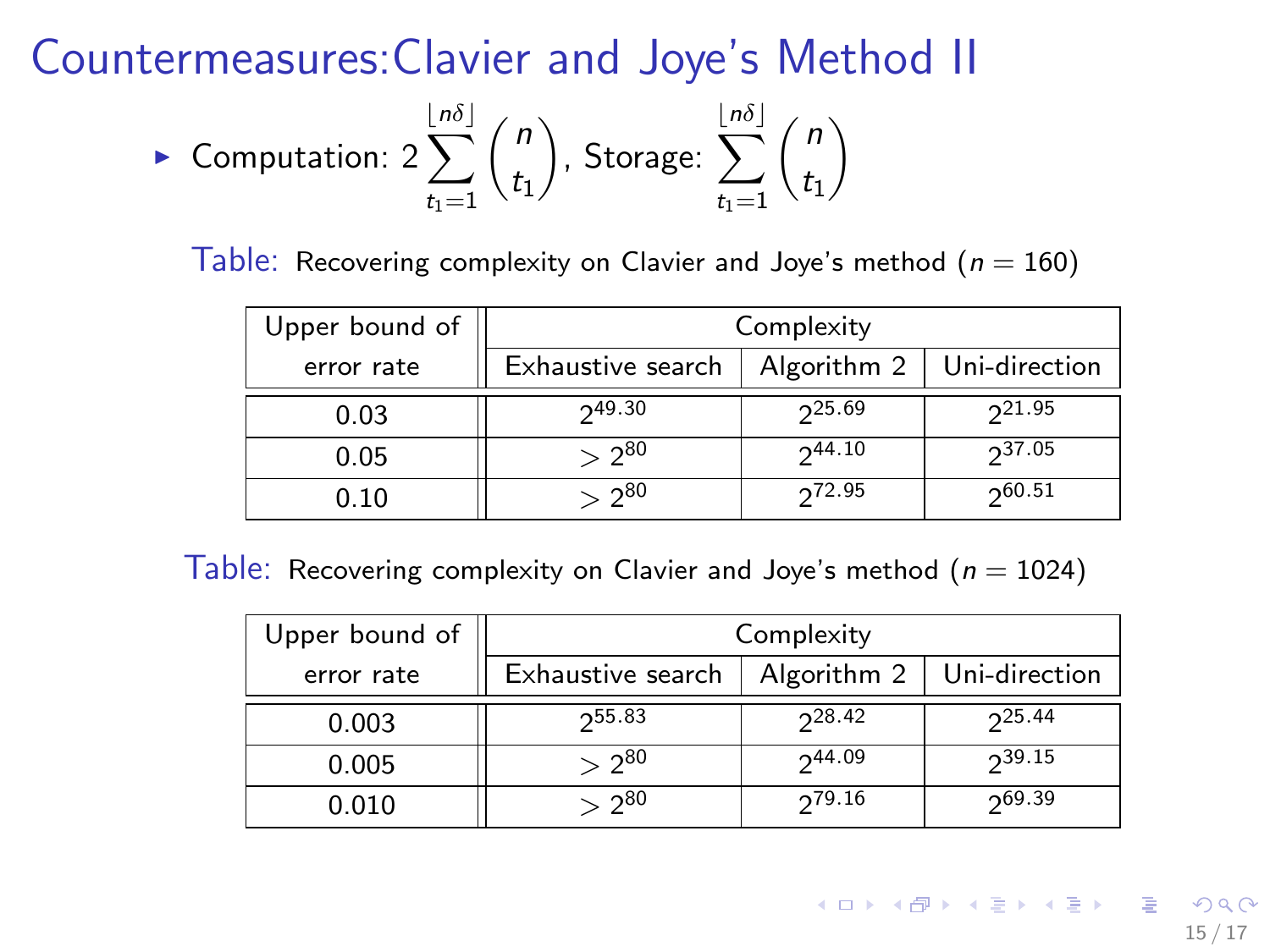## Conclusion

- Provide the algorithm to recover the DL from an erroneous exponent
- Apply to the DL-based cryptosystem and the standard RSA
- Consider breaking countermeasures using our algorithm